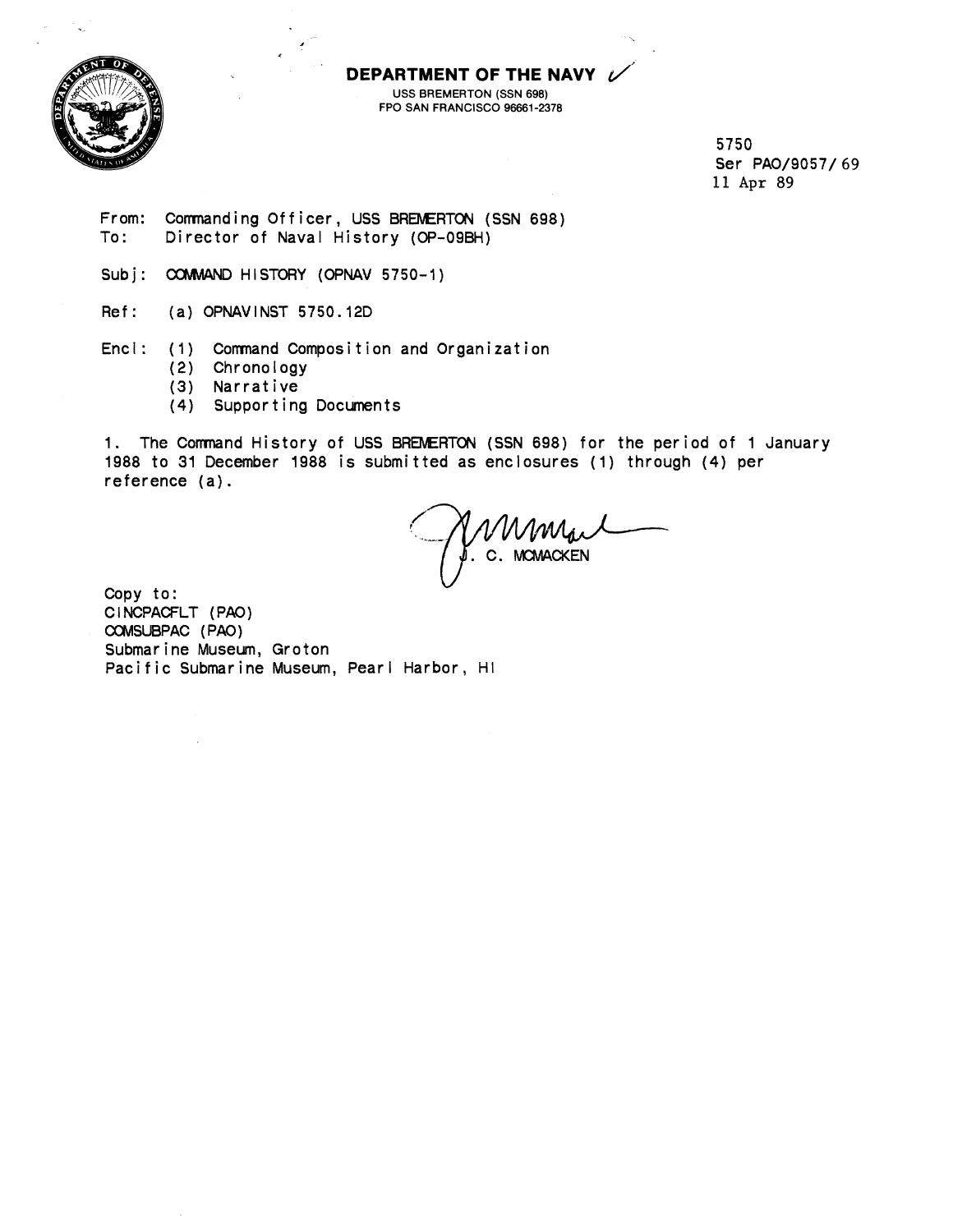## - **C land, Composition and Organizat <sup>1</sup>**

**Missions: Anti-Submarine, Anti-Surface, and Strike Warfare** 

**Organizational Structure: Under operational and administrative comnand of Comnander, Submarine Squadron SEVEN.** 

- **Comnanders: Comnander Alan R. Beam, USN, through 18 February Comnander John C. McMacken, USN, from 18 February**
- **Biographies: Attached**

 $\ddot{\phantom{1}}$ 

**Permanent Duty Station: Home ported at Naval Submarine Base Pearl Harbor, Hawai** i.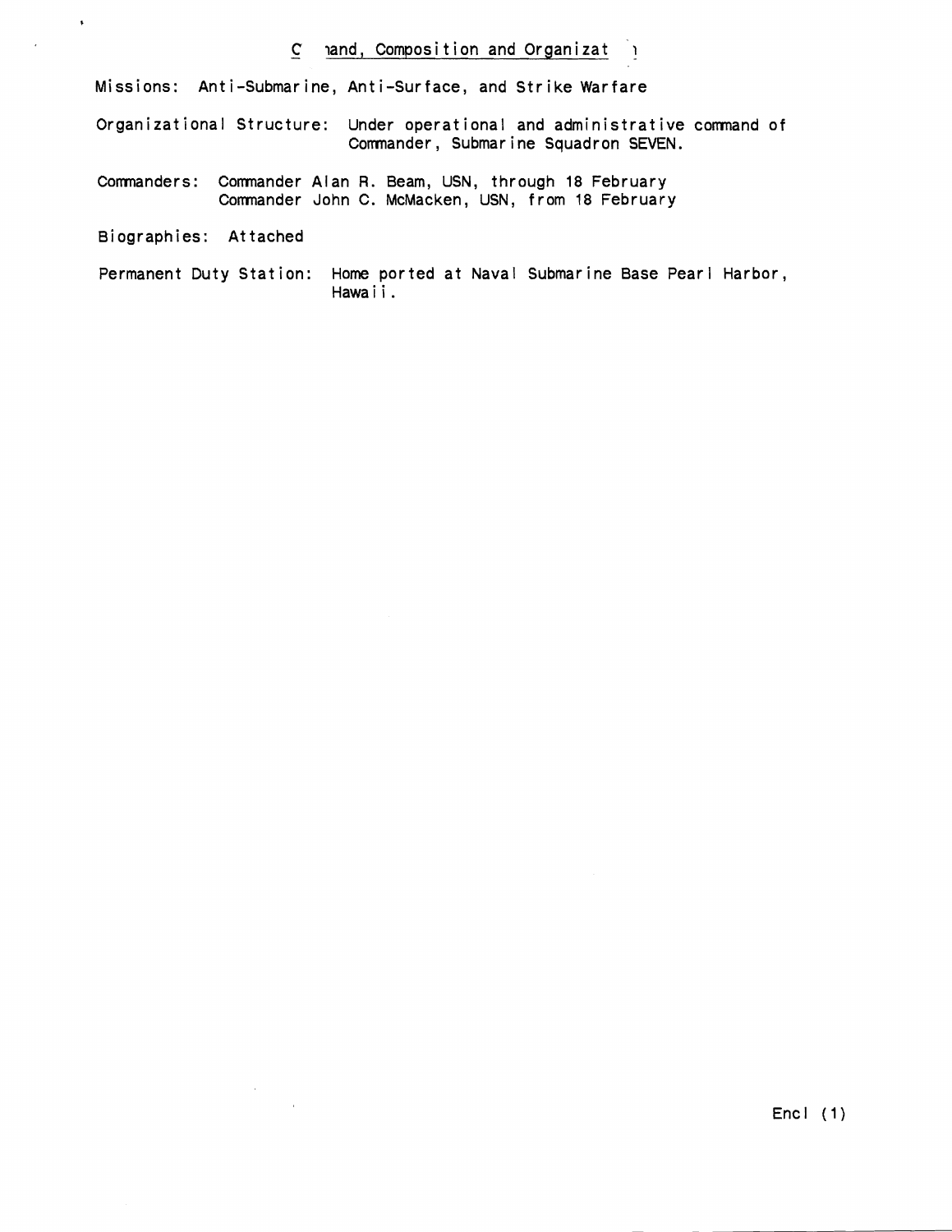**Chronology** 

| 01JAN - 03JAN   |                     | INPORT, PEARL HARBOR, HI                                   |
|-----------------|---------------------|------------------------------------------------------------|
| 04JAN - 08JAN   |                     | AT SEA, EXERCISE MK-48 TORPEDO FIRING                      |
| 09JAN - 11JAN   |                     | AT SEA, ASW EXERCISE/TYPE TRAINING                         |
| 12JAN - 16JAN   |                     | AT SEA, EXERCISE WITH DEPLOYING BATTLE GROUP               |
| 17JAN - 18JAN   |                     | INPORT, PEARL HARBOR, HI                                   |
|                 | 19JAN - 22JAN       | AT SEA, TYPE TRAINING                                      |
| $23JAN - 18FEB$ |                     | INPORT/IMA UPKEEP, PEARL HARBOR, HI                        |
| 19FEB - 26FEB   |                     | INPORT/IMA UPKEEP, PEARL HARBOR, HI                        |
| 27FEB - 28FEB   |                     | INPORT, PEARL HARBOR, HI                                   |
|                 | 29FEB - 04MAR       | AT SEA, TYPE TRAINING                                      |
|                 | 05MAR - 06MAR       | INPORT, PEARL HARBOR, HI                                   |
| 07MAR - 10MAR   |                     | AT SEA, TYPE TRAINING                                      |
|                 | $11MAR - 13MAR$     | PORT VISIT, LAHAINA, MAUI                                  |
|                 | 14MAR - 14MAR       | AT SEA, DEPENDENT'S CRUISE                                 |
|                 | 15MAR - 03APR       | INPORT, SHIP'S FORCE UPKEEP                                |
|                 | $04$ APR – 28APR    | AT SEA, CNO PROJECT OP                                     |
|                 | $29$ APR - 02MAY    | INPORT, PEARL HARBOR, HI                                   |
|                 | $03$ MAY - $05$ MAY | AT SEA, TYPE TRAINING                                      |
|                 | O6MAY - O9MAY       | INPORT, PEARL HARBOR, HI                                   |
|                 | 10MAY - 13MAY       | AT SEA, TYPE TRAINING                                      |
|                 | $14$ MAY - $30$ MAY | INPORT, OFFLOAD FOR REGULAR OVERHAUL AT PEARL HARBOR NAVAL |
|                 |                     | <b>SHIPYARD</b>                                            |
|                 | 01JUN - 06JUN       | COMMENCE REGULAR OVERHAUL, PEARL HARBOR, HI                |
|                 | 07JUN - 07JUN       | DOCK SHIP AT NAVAL SHIPYARD, PEARL HARBOR, HI              |
|                 | $07JUN - 31DEC$     | CONTINUE REGULAR OVERHAUL, PEARL HARBOR, HI                |

 $\mathbf{r}$